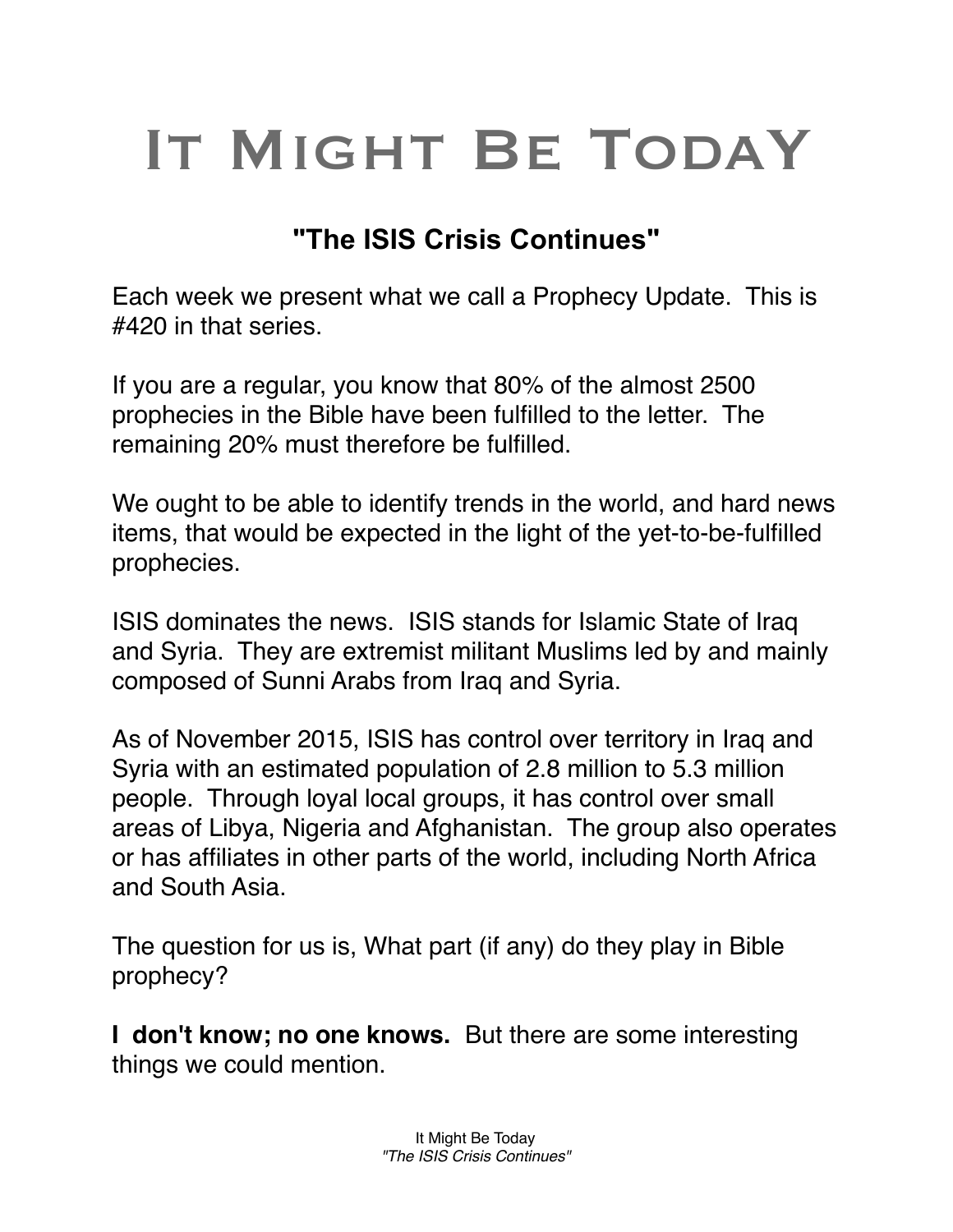Express UK posted an article claiming that Russia was sending 150,000 troops to Syria to fight ISIS.

## Excerpts:

Russian leader [Vladimir Putin] is reportedly mounting an enormous military mission to take control of the terror group's stronghold of Raqqa.

The city is the self-declared capital of ISIS in Syria and is patrolled by as many as 5,000 jihadi members.

Putin is set to mobilize 150,000 reservists who he conscripted into the military in September.

http://www.express.co.uk/news/world/609757/Putin-ISIS-Islamic-State-Syria-Raqqa-troops-soldiers-airstrike-jets-military

In addition to his own troops, Putin is putting together a coalition of nations to fight ISIS, including Syria, Iran and Iraq.

The Bible says, in the last days, a Russian-led coalition of nations will invade Israel from the north. Today a Russian led coalition of nations is amassing in Syria - directly north of Israel.

True, they are there to fight ISIS; but they are nonetheless there.

The Bible says that God will put His hook in the jaw of the end time, Russian led coalition, drawing them south toward Israel. It could be that ISIS is simply setting the stage for troops to be exactly where God said they would be.

It's something to watch.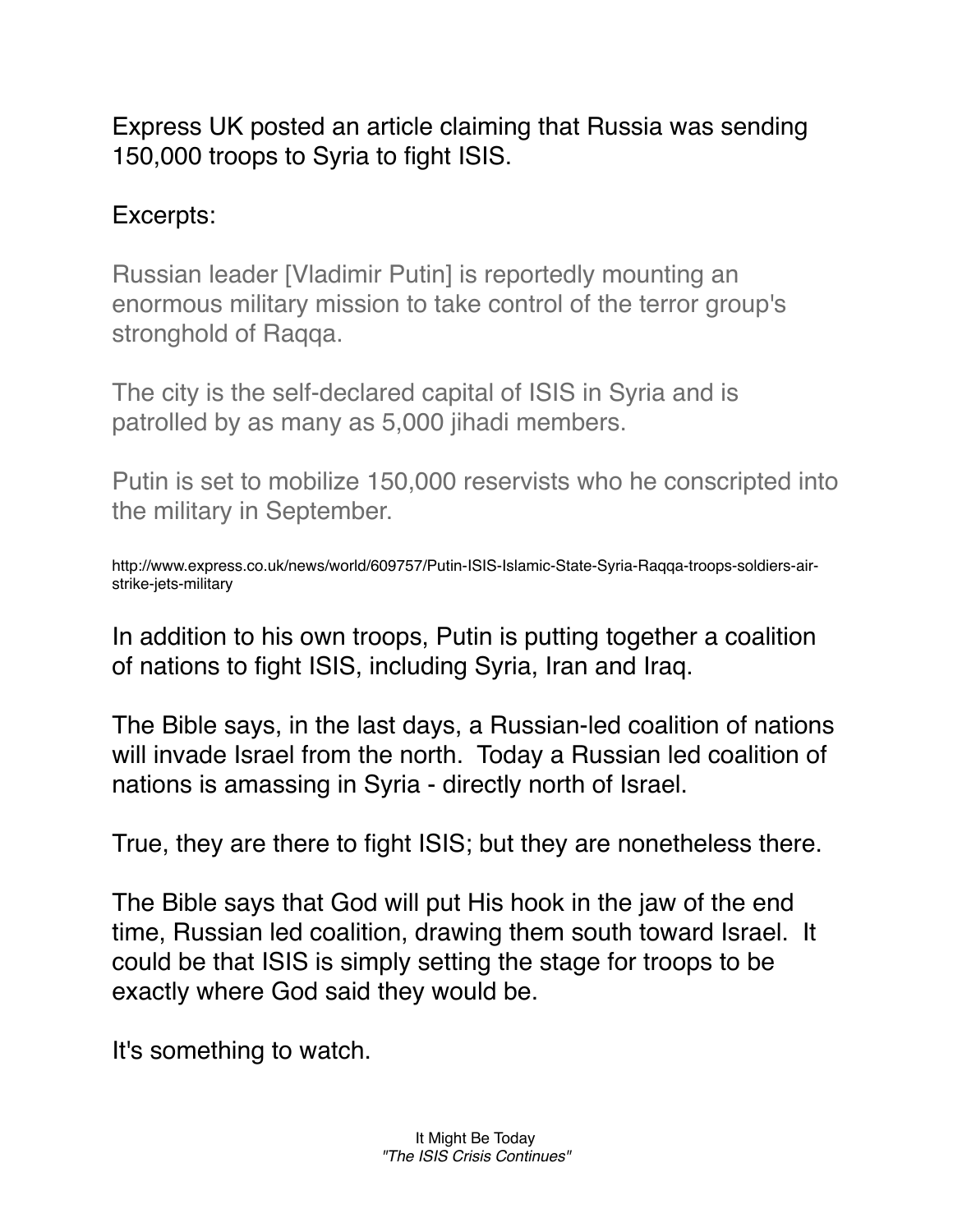Something else interesting regarding ISIS. Another Express UK article was titled, *Apocalypse NOW: The battle sites that ISIS predict will bring about the end of the world.*

## Excerpts:

The savage terror group was founded on the belief that all civilizations will crumble in an imminent apocalypse...

According to their theory, [and I quote] "nations gathering under 80 flags will confront the Muslim armies."

... fanatics are constantly counting the number of nations that have pledged to fight against ISIS. And to date, more than 60 nations have committed to fight against the terror network.

It means that were a handful more countries to join the growing anti-ISIS alliance, jihadists could act on their terrifying prediction.

http://www.express.co.uk/news/world/601641/Islamic-State-apocalypse

ISIS will likely do a great deal more harm. Without minimizing the tragedies they have been, and will, be responsible for, it's all setting the stage for the appearance of a powerful world leader - a man - who will be able to enforce peace in the volatile Middle East.

We know him as the antichrist. It is his reign of terror that will culminate in the final battle - not ISIS - at the end of the seven year Tribulation, at the Second Coming of Jesus.

We are living in the perilous times the Bible predicted. Things are going from bad to worse, and they aren't going to get any better.